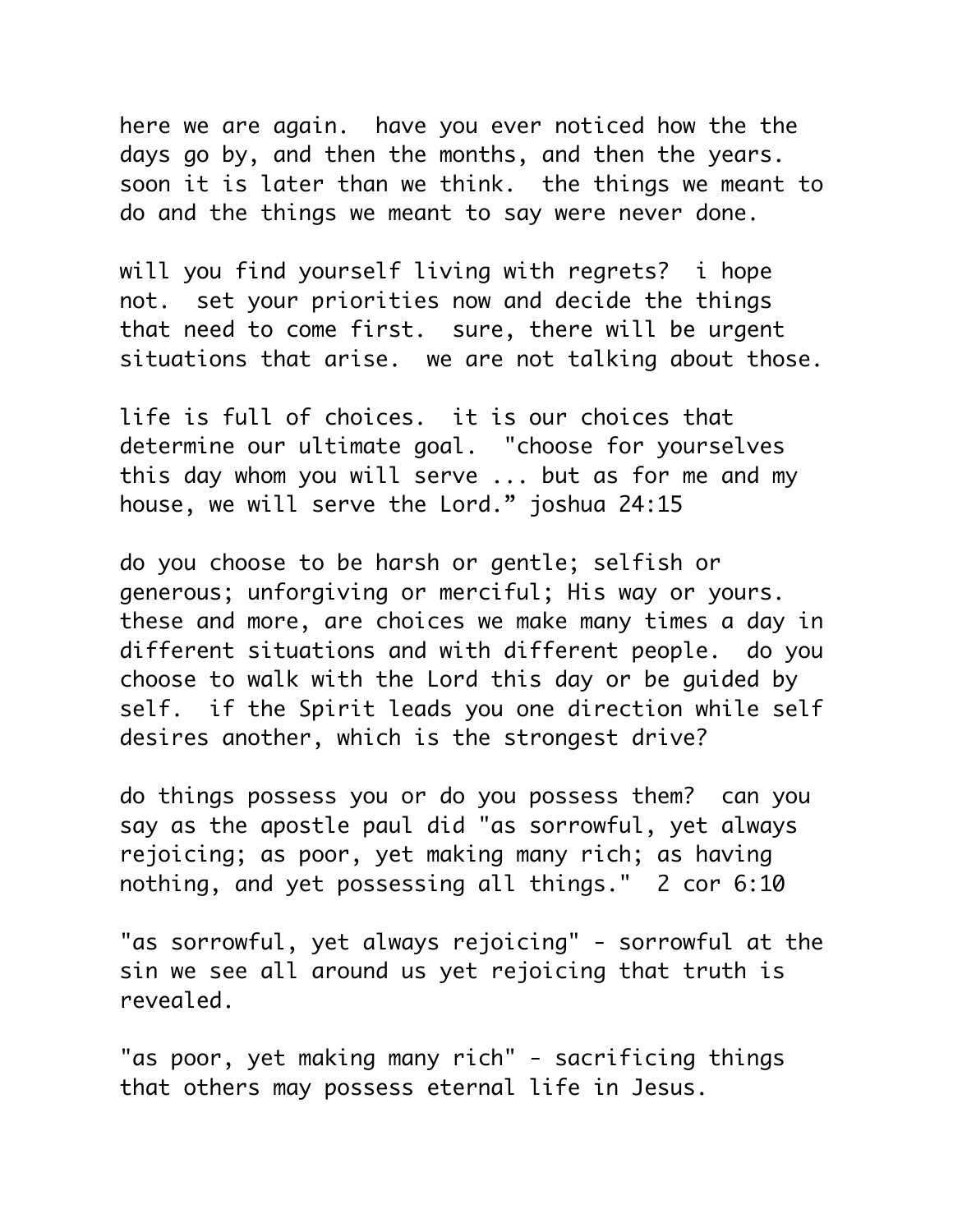"as having nothing, and yet possessing all things" giving that which i can never keep for that which i can never lose.

for anything to be really yours, you must give it away. it may be things or time or even love. God's eternal law of planting and harvesting is true for all things. whatever you sow, it will bear fruit after it's kind.

our Lord said in the beatitudes in matthew 5 that "blessed are the poor in spirit, for theirs is the kingdom of heaven". what did He mean by that? i have heard many explanations that i don't receive. what do i believe? i believe it is a recognition of where we are compared to our God, and an awareness of how far we need to grow. remember the poem? "and worms have learn'd to lisp thy name."

even though we may now only "lisp", we desire to speak it plainly. believe me, i know something about speaking plainly these days.

thank you for allowing me to speak to you today. i know many may see this as only an annoyance, but others see it as a drink of water. some days may be a bigger drink than others. i always try to scatter the word of0 God throughout. though my words may be uninspired, His will never be.

i have even been told many are forwarding the emails to others they know. i am honored. feel free to plagiarise as you own or whatever. freely i have received and freely i give. you may also send me